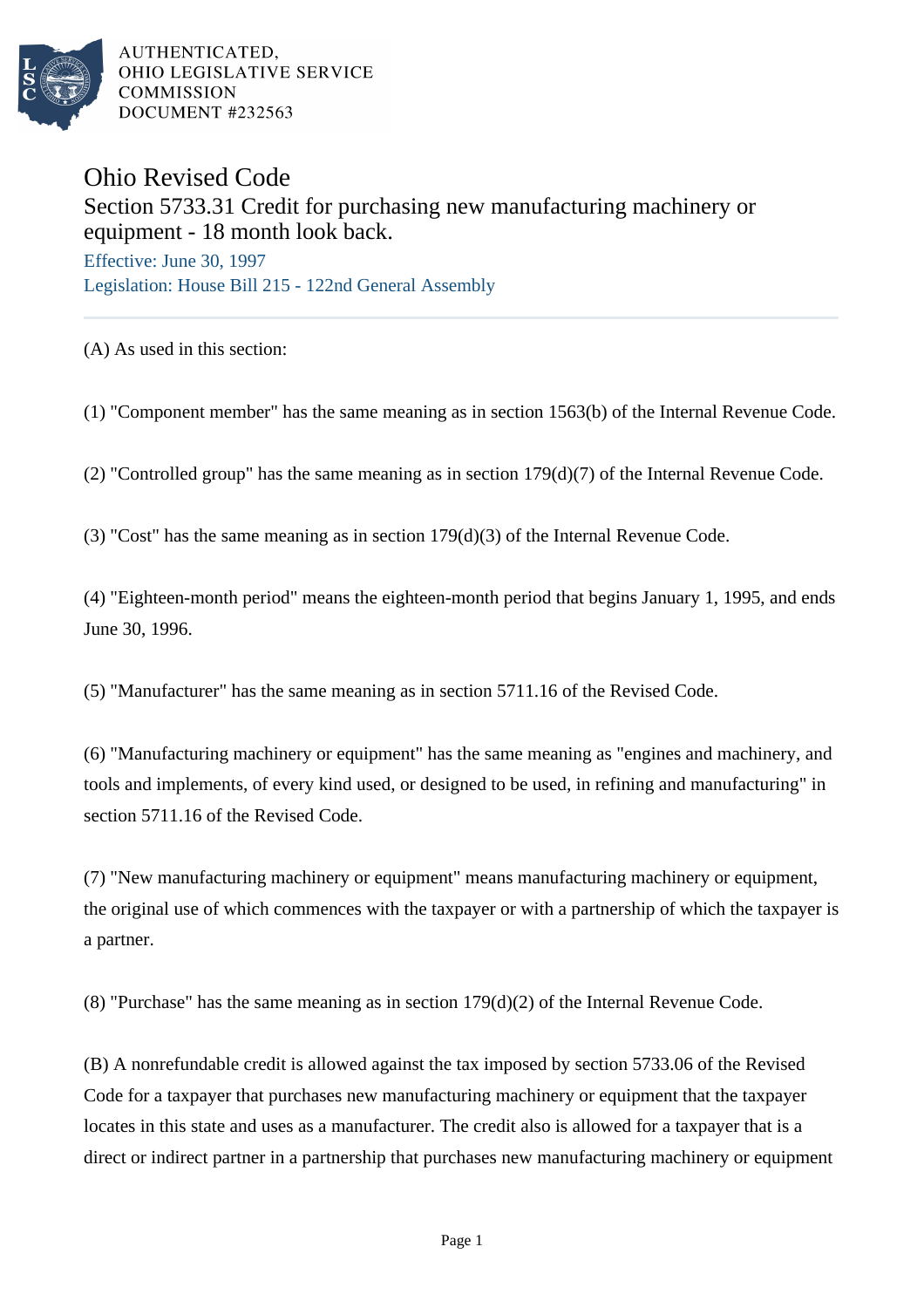

## AUTHENTICATED. **OHIO LEGISLATIVE SERVICE COMMISSION** DOCUMENT #232563

that the partnership locates in this state and uses as a manufacturer. In either event, the credit is available only if both of the following conditions are met:

(1) The purchases are made during the eighteen-month period;

(2) In the case of such new manufacturing machinery or equipment purchased by the taxpayer, the cumulative cost of the new machinery or equipment, when added to the cumulative cost of any other such manufacturing machinery or equipment purchased by other component members of a controlled group of corporations of which the taxpayer is a component member, equals or exceeds twenty per cent of the aggregate cost of all tangible personal property located in the United States and owned by the taxpayer or other component members of a controlled group of corporations of which the taxpayer is a component member, at the close of the taxpayer's most recent taxable year ending before the eighteen-month period. In the case of such new manufacturing machinery or equipment purchased by a partnership of which the taxpayer is a direct or indirect partner, the cumulative cost of such property equals or exceeds twenty per cent of the aggregate cost of all tangible personal property located in the United States and owned by the partnership at the close of its most recent federal taxable year ending before the eighteen-month period, and the taxpayer's distributive share of such cumulative cost, when added to the cumulative cost of any other such new manufacturing machinery or equipment purchased by the taxpayer or other component members of a controlled group of corporations of which the taxpayer is a component member, equals or exceeds twenty per cent of the aggregate cost of all tangible personal property located in the United States and owned by the taxpayer or other component members of a controlled group of corporations of which the taxpayer is a component member, at the close of the taxpayer's most recent taxable year ending before the eighteen-month period.

(C) The amount of the credit equals twenty per cent of the cost of the new manufacturing machinery and equipment located and used in this state by the manufacturer. However, the aggregate credit allowed to any taxpayer, or if the taxpayer is a component member of a controlled group of corporations, to the controlled group, shall not exceed five hundred thousand dollars. If the manufacturing machinery and equipment is purchased by a partnership, the five-hundred-thousanddollar limit applies both to the partnership and to the taxpayer or controlled group. The taxpayer shall be allowed its distributive share of any credit available through the partnership, and such share shall be aggregated with any other credit available to the taxpayer or controlled group under this section